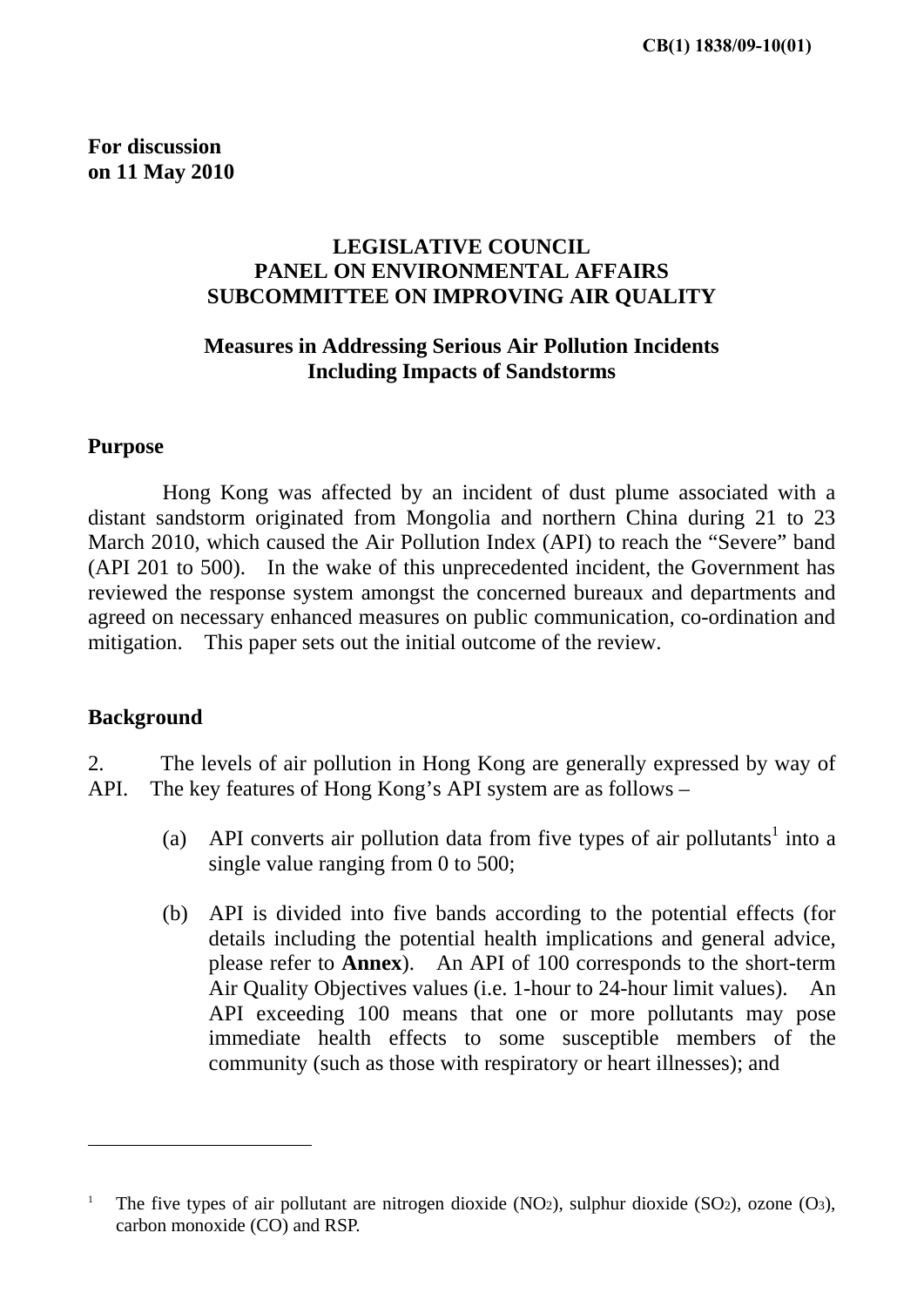(c) there are two types of APIs, namely General API and Roadside API. General API, which makes reference to the measurements at ambient monitoring stations, is more relevant to most members of the community as it represents air pollution a person exposes to for most of the time. Roadside API measures air quality at street level in urban areas. This index is more relevant to those who spend most of their time daily at roadside with heavy traffic.

### **Serious Air Pollution Incidents**

3. Our records show that Hong Kong occasionally experiences air pollution with General API reaching the "Very High" band (API  $101$  to  $200$ )<sup>2</sup>. According to our records, Hong Kong had in total three occasions in the past 15 years when General API even reached the "Severe" band. The most severe incident was recorded on 22 and 23 March 2010 when APIs reached 200 to 500 due to the impact of dust plume associated with sandstorm from northern China.

4. In east Asia, sandstorm is a meteorological phenomenon originated in the arid or semi-arid desert regions of Mongolia and northern China which usually occurs between March and May. Scientifically, a sandstorm refers to an ensemble of particles of sand and dust energetically lifted to great heights by strong and turbulent wind with visibility reduced to below 1,000 metres. Sandstorms from northern China normally move from west to east and, on rare occasions, to south via the northeast monsoon. Sand and dust from sandstorms dissipate gradually when they move and after travelling a long distance to southern areas such as Hong Kong, the dusty air mass normally has lost the characteristics of a sandstorm but become a suspension of sand and dust in the atmosphere. Sandstorms in northern China normally do not have significant impacts on Hong Kong's air quality. In the past, the highest API caused by dust plume associated with sandstorm was 109 measured in 2001. The severity of the air pollution incident due to high RSP level that occurred during 21 to 23 March 2010 was unprecedented.

## **Government Efforts**

 $\overline{a}$ 

5. In the wake of the incident on 21 to 23 March 2010, the Government has conducted a review and the concerned bureaux and departments have agreed to step

<sup>2</sup> Typical causes of high API include high levels of O3, NO2 and RSP during weather conditions unfavourable to the dispersion of the pollutants, such as temperature inversion and still wind associated with the subsiding air induced by approaching typhoon. The number of days with General API in the range of 101 to 200 in 2007, 2008 and 2009 were 21 days, 21 days and 22 days respectively.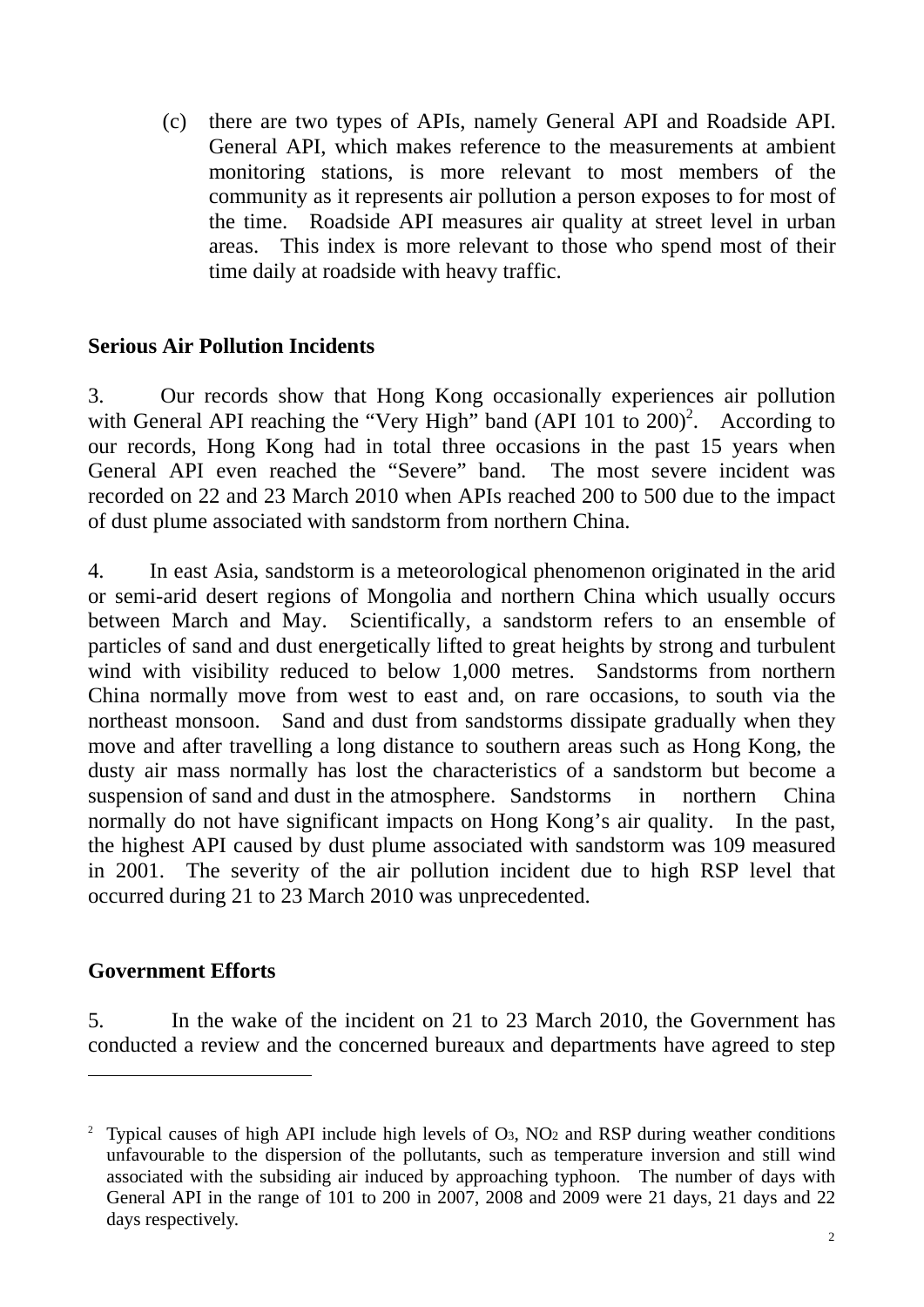up the efforts in addressing serious air pollution incidents, including the rare incidents of serious air pollution caused by dust plumes associated with sandstorms from northern China. The details are set out in paragraphs 6 to 12 below.

# *Monitoring of Serious Air Pollution Incidents*

6. The Environmental Protection Department (EPD) continuously monitors Hong Kong's air quality through its air quality monitoring network<sup>3</sup>. It also reports real-time General and Roadside APIs on an hourly basis and provides API forecast. API information is available on EPD's homepage and an interactive voice recording system at 2827-8541. EPD also disseminates the latest API information report to the media through the Information Services Department on an hourly basis.

7. Meteorological conditions could affect the dispersion and transport of pollutants and hence the air quality. The Hong Kong Observatory (HKO) has been sharing meteorological information with EPD to help the latter to assess and forecast Hong Kong's air quality. In the light of the rare incident of sandstorm from northern China could impact Hong Kong, the two departments have strengthened the collaborative mechanism for monitoring the impact of dust plume on air quality. HKO monitors reports of sandstorm in the Mainland and nearby region and provide additional meteorological information, including trajectory analyses, satellite images and weather reports, to EPD on a regular basis. In parallel, EPD monitors the air quality information in the nearby region including the Mainland and Taiwan with a view to detecting at an early stage any indications of air quality in the neighouring areas being affected by dust plume from sandstorm.

# *Alert and Response System*

 $\overline{a}$ 

8. In case of a serious air pollution incident or when it is judged that an imminent high API incident caused by dust plume is likely, EPD will issue press release or press briefing as necessary to inform the public to take precautionary measures and provide them with appropriate advice. HKO will report on the low visibility associated with dust plume in its weather bulletin as appropriate.

9 In addition, the Government will activate a response system. EPD will alert the concerned bureaux and departments, including the Education Bureau, the Social Welfare Department and the Labour Department, of the incident for dissemination of the relevant information to schools and service units for taking precautionary measures and provide appropriate advice to employers and outdoor workers.

<sup>&</sup>lt;sup>3</sup> EPD's air quality monitoring network comprises 14 fixed monitoring stations.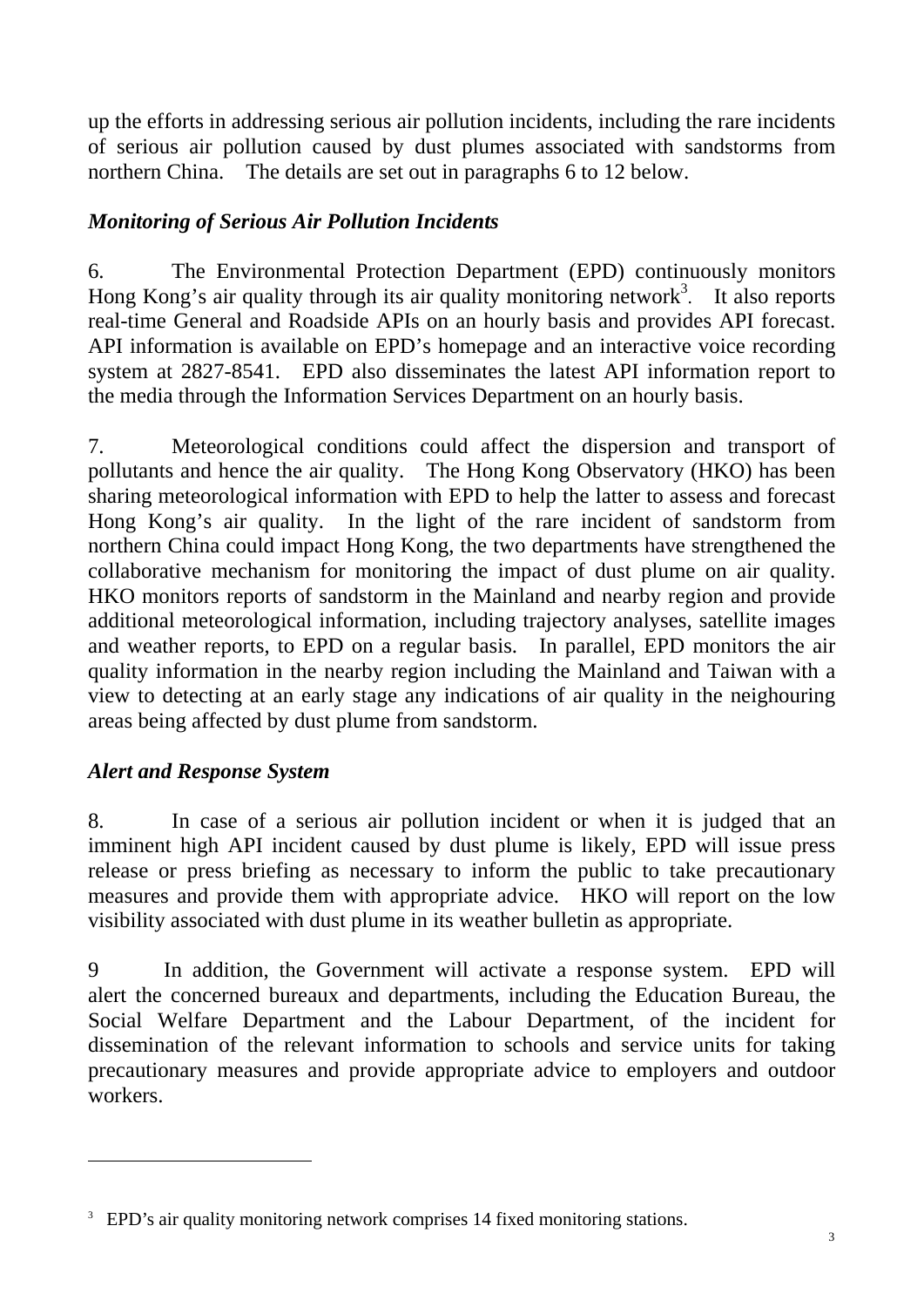10. Other concerned bureaux and departments will also take corresponding actions. For example, when General API reaches the "Severe" band, the Leisure and Cultural Services Department will put up notices at government leisure facilities to alert members of the community using or considering to use such facilities of severe air pollution and provide them with general advice. The Department of Health will alert registered doctors and Chinese medicine practitioners of the incident and provide them with suggested health advice as appropriate. At the same time, the Hospital Authority will closely monitor the attendance and admission rates in the Accident & Emergency Departments of public hospitals. It will activate contingency measures as necessary in the event of an upsurge in service demand to facilitate the handling of a large number of patients.

# *Mitigation of Air Pollution*

11. Furthermore, when API caused by high RSP level is at the "Severe" band, the Food and Environmental Hygiene Department will step up flushing of busy streets by street washing vehicles. Depending on the duration and severity of the incident, EPD may suspend the operation of the incinerator at the Chemical Waste Treatment Centre and request the two power companies to increase the use of cleaner fuels for electricity generation so as to minimize local emissions.

# *Other Actions*

12. Meanwhile, the Government has revised the general advice to the public and susceptible groups, including those with respiratory and heart illnesses, children, the elderly and outdoor workers (**Annex**). To further improve the operation of the API System, EPD has engaged a team of leading academics from local tertiary institutes to conduct a review with a view to providing more timely advice to the community on the effect of air pollution on public health.

## **Advice Sought**

13. Members are invited to note the content of this paper.

# **Environmental Protection Department May 2010**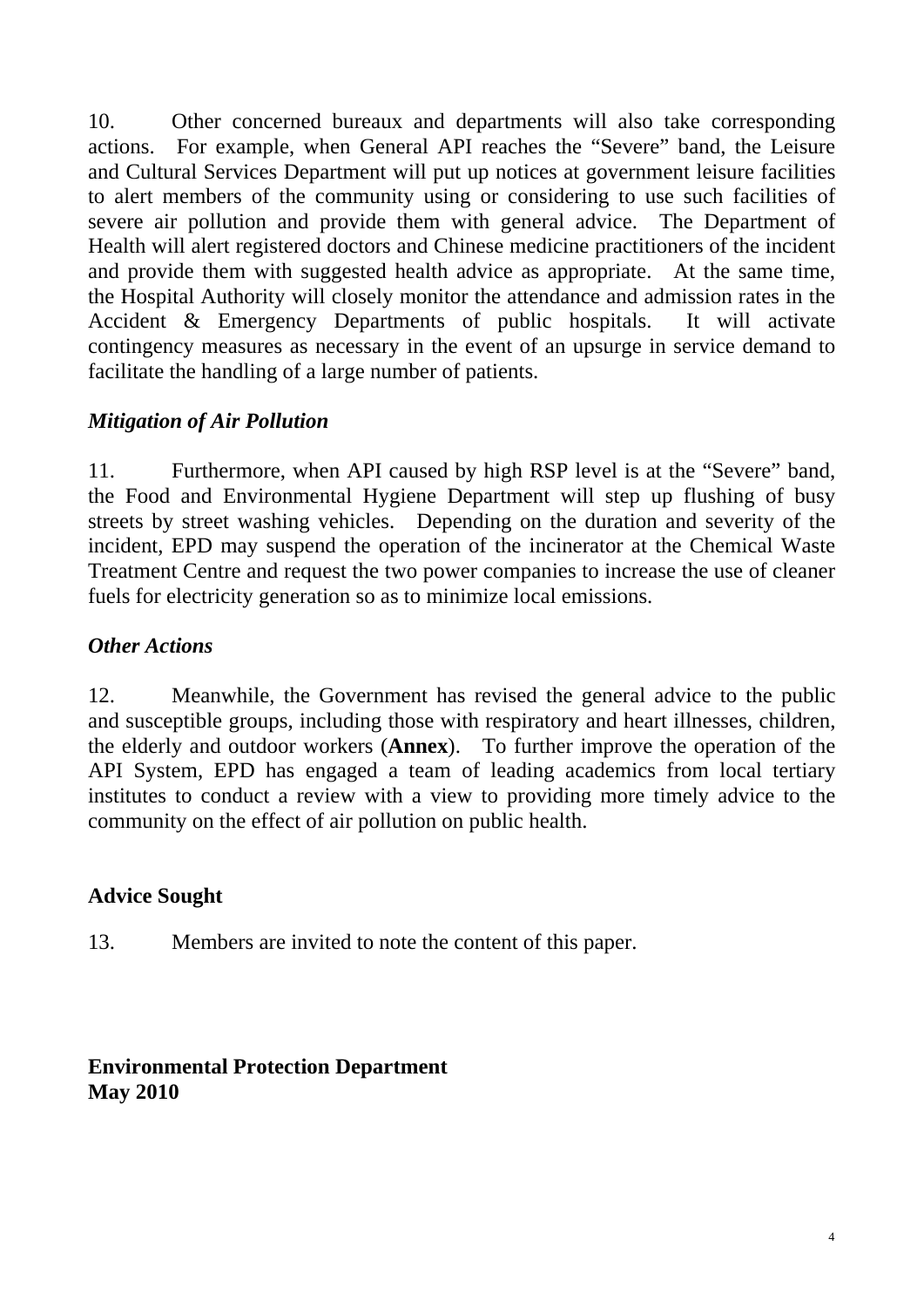### **Annex**

# **Potential Health Implications of Different Air Pollution Levels and Associated Health Advice**

| Air<br>Pollution<br><b>Level</b> | <b>API</b>  | <b>Potential Health</b><br><b>Implications</b>                                                                                                                                                     | <b>Health Advice</b>                                                                                                                                                                           |                                                                                                                                                              |                                                                                                                                                                                   |
|----------------------------------|-------------|----------------------------------------------------------------------------------------------------------------------------------------------------------------------------------------------------|------------------------------------------------------------------------------------------------------------------------------------------------------------------------------------------------|--------------------------------------------------------------------------------------------------------------------------------------------------------------|-----------------------------------------------------------------------------------------------------------------------------------------------------------------------------------|
|                                  |             |                                                                                                                                                                                                    | <b>Advice to Public</b>                                                                                                                                                                        | <b>Additional Advice to</b><br><b>Children and the Elderly</b>                                                                                               | <b>Additional Advice to</b><br><b>Outdoor Workers</b>                                                                                                                             |
| Low                              | $0 - 25$    | None<br>the<br>general<br>to<br>population.                                                                                                                                                        | No<br>action<br>response<br>is<br>required.                                                                                                                                                    | Nil                                                                                                                                                          | Nil                                                                                                                                                                               |
| Medium                           | $26 - 50$   | None<br>the<br>general<br>to<br>population.                                                                                                                                                        | is<br>action<br>No response<br>required.                                                                                                                                                       | Nil                                                                                                                                                          | <b>Nil</b>                                                                                                                                                                        |
| High                             | 51-100      | Very few people, if any, may<br>immediate<br>$\text{health}$<br>notice<br>effects.<br>effects<br>Long-term<br>may,<br>however, be observed if you<br>are exposed to such level for<br>a long time. | immediate<br>No<br>response<br>action is suggested.<br>Long-term<br>effects<br>may,<br>however,<br>be<br>observed if<br>such<br>exposed<br>level<br>at<br>persistently for months or<br>years. | Nil                                                                                                                                                          | <b>Nil</b>                                                                                                                                                                        |
| Very<br>High                     | $101 - 200$ | People with existing heart or<br>respiratory illnesses (such as<br>coronary heart disease and<br>other<br>cardiovascular<br>diseases, asthma and chronic<br>obstructive airways diseases           | advised to reduce physical exertion<br>and<br>exertion<br>They are also<br>activities.<br>advised to seek advice from                                                                          | Persons with existing heart Children and the elderly are<br>or respiratory illnesses are advised to reduce physical<br>outdoor<br>and<br>outdoor activities. | Employers are advised to<br>assess the risk of outdoor<br>work<br>involving<br>heavy<br>work,<br>and<br>manual<br>take<br>preventive<br>appropriate<br>protect the<br>measures to |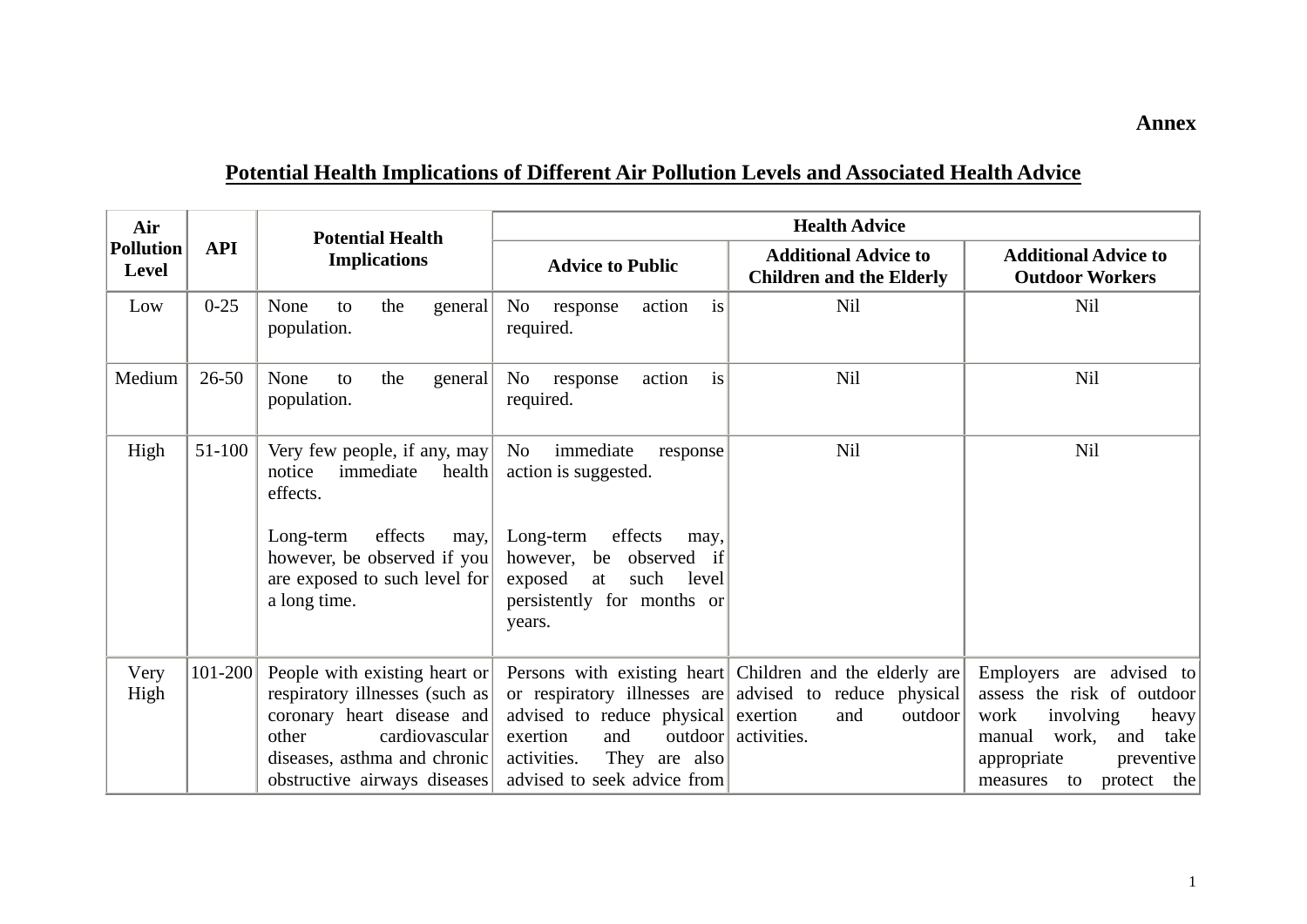| Air<br><b>Pollution</b><br><b>Level</b> | <b>API</b>    | <b>Potential Health</b><br><b>Implications</b>                                                                                                                                                                                                                                                            | <b>Health Advice</b>                                                                                                                                          |                                                                                                                                                             |                                                                                                                                                                                                                                                                                             |
|-----------------------------------------|---------------|-----------------------------------------------------------------------------------------------------------------------------------------------------------------------------------------------------------------------------------------------------------------------------------------------------------|---------------------------------------------------------------------------------------------------------------------------------------------------------------|-------------------------------------------------------------------------------------------------------------------------------------------------------------|---------------------------------------------------------------------------------------------------------------------------------------------------------------------------------------------------------------------------------------------------------------------------------------------|
|                                         |               |                                                                                                                                                                                                                                                                                                           | <b>Advice to Public</b>                                                                                                                                       | <b>Additional Advice to</b><br><b>Children and the Elderly</b>                                                                                              | <b>Additional Advice to</b><br><b>Outdoor Workers</b>                                                                                                                                                                                                                                       |
|                                         |               | including chronic bronchitis<br>and emphysema) may notice<br>mild aggravation of their<br>health conditions.<br>Generally healthy individuals<br>also<br>notice<br>may<br>some<br>discomfort.                                                                                                             | a medical doctor<br>before<br>participating<br>in<br>sport<br>activities and take<br>more<br>breaks during the activities.                                    |                                                                                                                                                             | health of their employees,<br>reducing<br>physical<br>e.g.<br>exertion with the use of<br>mechanical<br>aids,<br>and<br>scheduling<br>suitable<br>rest<br>breaks.<br>Outdoor<br>workers<br>with                                                                                             |
|                                         |               |                                                                                                                                                                                                                                                                                                           |                                                                                                                                                               |                                                                                                                                                             | existing heart or respiratory<br>illnesses are advised to seek<br>advice from a medical<br>doctor if they are in doubt of<br>their health condition or feel<br>uncomfortable, and inform<br>their employers of the<br>medical advice for suitable<br>work arrangements to be<br>worked out. |
| Severe                                  | $ 201 - 500 $ | People with existing heart or<br>respiratory illnesses (such as<br>coronary heart disease and<br>other<br>cardiovascular<br>diseases, asthma and chronic<br>obstructive airways diseases<br>including chronic bronchitis<br>and<br>emphysema)<br>$\left  \text{may} \right $<br>experience<br>significant | advised to avoid physical exertion<br>exertion<br>and<br>activities.<br>The general public<br>are<br>advised to reduce physical<br>exertion<br>outdoor<br>and | Persons with existing heart Children and the elderly are<br>or respiratory illnesses are advised to avoid physical<br>and<br>outdoor<br>outdoor activities. | Employers are advised to<br>assess the risk of outdoor<br>work, and take appropriate<br>preventive<br>measures<br>to<br>protect the health of their<br>employees, e.g. reducing<br>physical exertion with the<br>use of mechanical aids, and<br>scheduling<br>suitable<br>rest              |